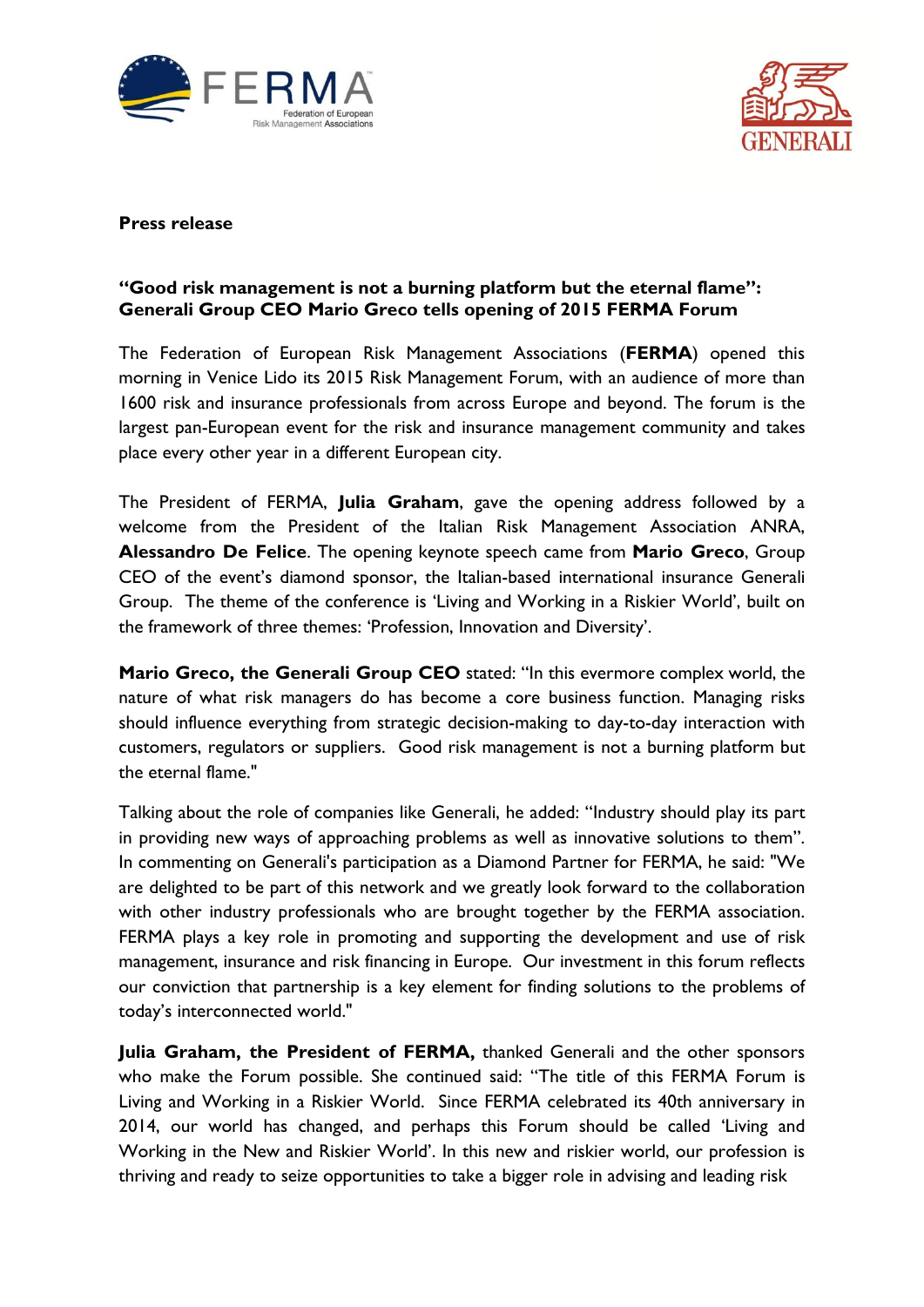



management in organisations, which is reflected in FERMA's strategic objectives and the Forum programme.

According to Julia, the new and riskier world is characterised by:

- Increasing domination of intangible assets, such as intellectual property and brand value, over tangible assets. Managing such intangible risks needs different knowledge, skills and solutions.
- Massive dependency on systems connectivity with integrity, value creation through new business models, new technologies and ever escalating speed to bring these to market.
- Special geopolitical issues in Europe, including the challenges of large scale population migration, and the continuing effects of failed corporate governance. Nor is Europe immune from other global risks.

"Risk managers, insurers, brokers and those who support managing in this new and riskier world, must come to terms with this or face extinction. The corporate history of those who did not adapt reminds us that survival of the fittest remains a true statement.

Julia concluded: "Risk managers no longer just monitor, but have the opportunity to lead we are no longer practitioners of a discipline, but practitioners of a profession. Professional Certification which we will launch this morning is a key strategy for FERMA in that transformation. We also are part of a profession that is packed with young and new risk managers with a level of risk education that many of us have only dreamed of, and one in which there are great women risk leaders today and more developing for tomorrow."

Welcoming the FERMA Forum to Venice, **Alessandro de Felice, the President of the Italian risk management association**, said that brining to Forum to Italy is an opportunity strengthen the links between the Italian risk management community and our colleagues from across Europe.

"It will help us reinforce the position of risk management in the corporate governance of companies in Italy. For us, it is also an opportunity to spread interest in the culture of risk management to the many small and medium sized companies that make up much of the Italian economy. The Forum also highlights the way that membership of FERMA gives ANRA and the other national associations a strong collective voice in Europe. Our profession and the development of risk management in corporate governance is already and must continue to be strongly interconnected through the European countries, as recent event are demonstrating".